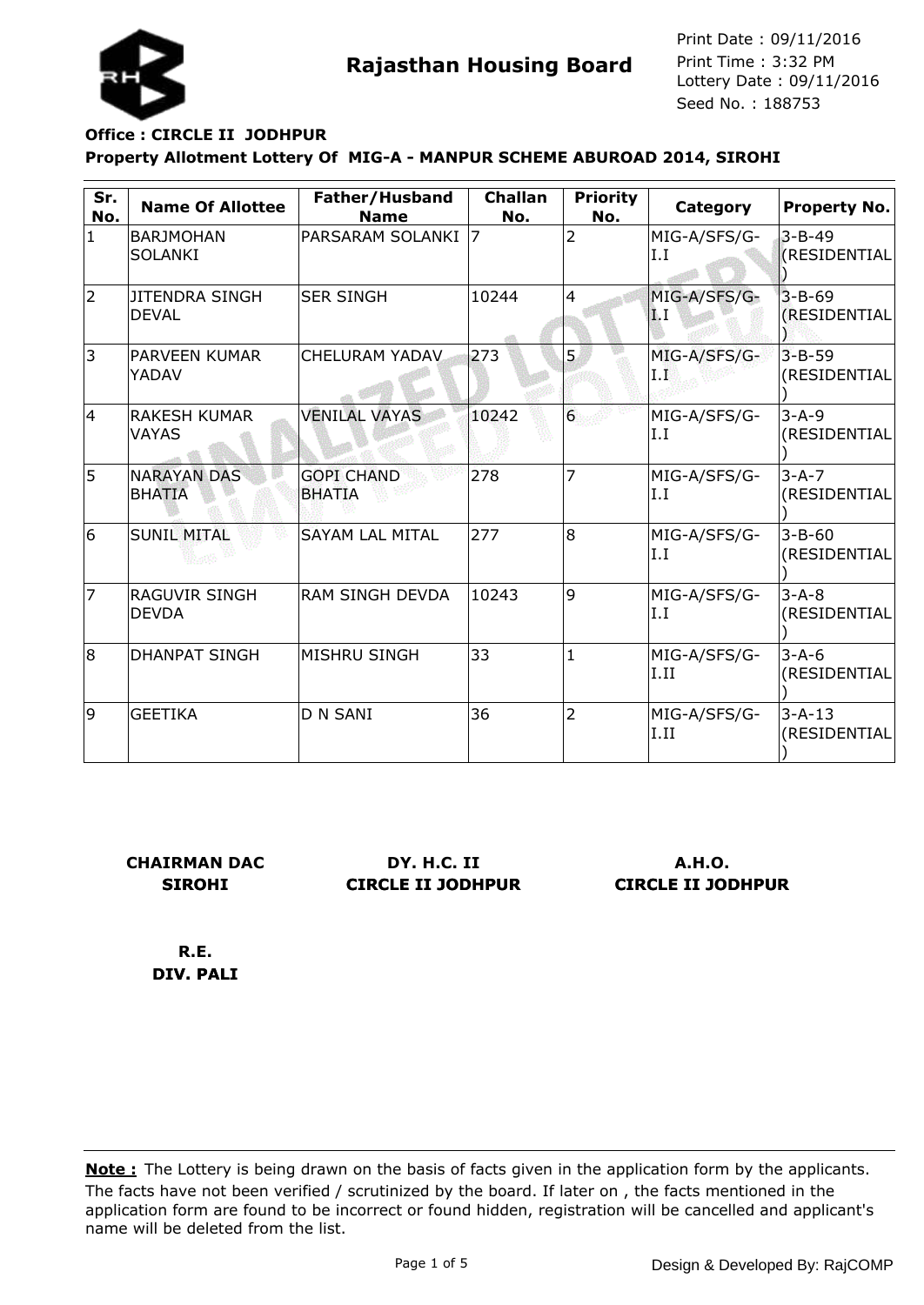

# **Property Allotment Lottery Of MIG-A - MANPUR SCHEME ABUROAD 2014, SIROHI Office : CIRCLE II JODHPUR**

| Sr.<br>No.   | <b>Name Of Allottee</b>             | Father/Husband<br><b>Name</b>        | <b>Challan</b><br>No. | <b>Priority</b><br>No. | Category               | <b>Property No.</b>          |
|--------------|-------------------------------------|--------------------------------------|-----------------------|------------------------|------------------------|------------------------------|
| 10           | <b>NARAYAN SINGH</b><br><b>AADA</b> | <b>UMARDAN</b>                       | 58                    | 4                      | MIG-A/SFS/G-<br>I.II   | $3 - B - 68$<br>(RESIDENTIAL |
| 11           | ANKESH KUMAR<br><b>KALBI</b>        | <b>SAVA RAM</b>                      | 52                    | 5                      | MIG-A/SFS/G-<br> I.II  | $3 - B - 67$<br>(RESIDENTIAL |
| 12           | <b>BANWARI LAL</b>                  | <b>BHAVAR LAL</b>                    | 103                   |                        | MIG-A/SFS/G-<br>1. III | $3 - B - 73$<br>(RESIDENTIAL |
| $ 13\rangle$ | <b>RAN SINGH JAKHAR</b>             | <b>TULARAM</b>                       | 275                   | 8                      | MIG-A/SFS/G-<br>I.II   | $3 - B - 62$<br>(RESIDENTIAL |
| 14           | <b>RAMPRIT SAHANI</b>               | <b>RAM RATAN SAHANI</b>              | 151                   | $\mathbf{1}$           | MIG-A/SFS/G-<br>II.I   | $3 - A - 11$<br>(RESIDENTIAL |
| $ 15\rangle$ | <b>HEMA DEVI</b>                    | <b>SAVARAM DEWASI</b>                | 168                   | $\overline{2}$         | MIG-A/SFS/G-<br>II.I   | $3 - B - 51$<br>(RESIDENTIAL |
| 16           | <b>SARAD GOYAL</b>                  | <b>DEVAKI NANDAN</b><br><b>GOYAL</b> | 198                   | 3                      | MIG-A/SFS/G-<br>II.I   | $3 - B - 57$<br>(RESIDENTIAL |
| $ 17\rangle$ | KALU SINGH DEVDA                    | <b>ARJUN SINGH</b><br><b>DEVDA</b>   | 197                   | 4                      | MIG-A/SFS/G-<br>II.I   | $3 - B - 74$<br>(RESIDENTIAL |
| 18           | RAM LALIT SAHANI                    | RAM RATAN SAHANI                     | 152                   | 5                      | MIG-A/SFS/G-<br>II.I   | $3 - B - 48$<br>(RESIDENTIAL |

**CHAIRMAN DAC SIROHI**

**DY. H.C. II CIRCLE II JODHPUR**

**A.H.O. CIRCLE II JODHPUR**

**R.E. DIV. PALI**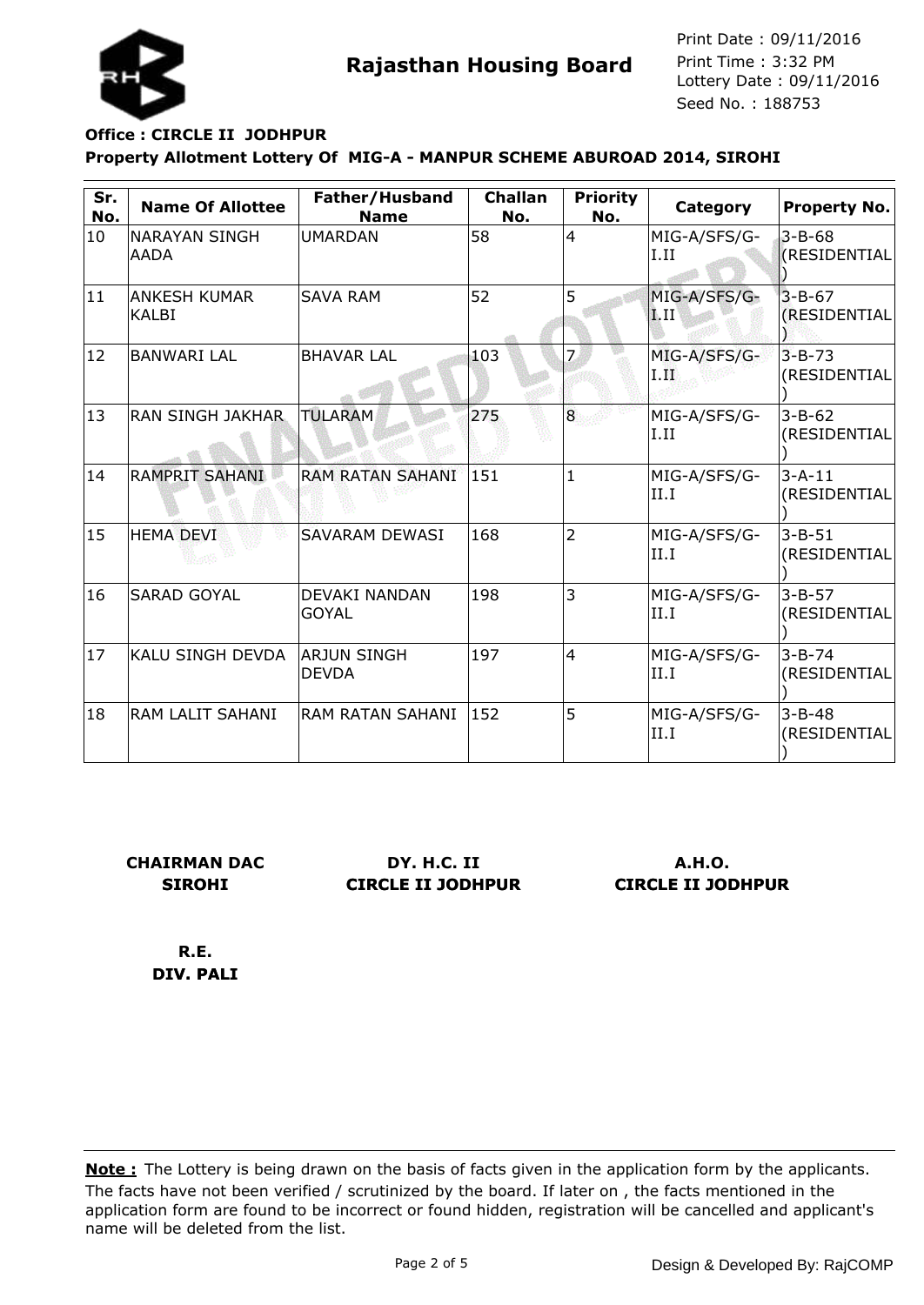

### **Property Allotment Lottery Of MIG-A - MANPUR SCHEME ABUROAD 2014, SIROHI Office : CIRCLE II JODHPUR**

| Sr.<br>No. | <b>Name Of Allottee</b>            | Father/Husband<br><b>Name</b>        | <b>Challan</b><br>No. | <b>Priority</b><br>No. | Category                  | <b>Property No.</b>          |
|------------|------------------------------------|--------------------------------------|-----------------------|------------------------|---------------------------|------------------------------|
| 19         | PAWAN KANWAR                       | <b>NARAYAN SINGH</b><br><b>DEVDA</b> | 141                   | 6                      | MIG-A/SFS/G-<br>II.I      | $3 - B - 54$<br>(RESIDENTIAL |
| 20         | <b>BHAWAR LAL</b><br><b>PARMAR</b> | KANHAIYA LAL<br><b>PARMAR</b>        | 25                    |                        | MIG-A/SFS/G-<br> II.I'    | $3 - A - 16$<br>(RESIDENTIAL |
| 21         | <b>BHAGWATI DEVI</b>               | <b>MOTILAL BAROT</b>                 | 122                   | 8                      | MIG-A/SFS/G-<br>ПŦ        | $3 - B - 72$<br>(RESIDENTIAL |
| 22         | <b>RATAN KANWAR</b>                | <b>NAG SINGH</b>                     | 84                    | 10                     | MIG-A/SFS/G-<br>II.I      | $3 - B - 70$<br>(RESIDENTIAL |
| 23         | <b>VAGARAM</b>                     | <b>ANNARAM</b>                       | 108                   | 11                     | MIG-A/SFS/G-<br>II.I      | $3 - B - 53$<br>(RESIDENTIAL |
| 24         | <b>NARESH KUMAR</b>                | <b>RANMCHANDRA</b>                   | 104                   | $\mathbf{1}$           | MIG-A/SFS/G-<br><b>IV</b> | $3 - B - 52$<br>(RESIDENTIAL |
| 25         | <b>GANPAT LAL</b>                  | <b>TOLARAM</b>                       | 200                   | $\overline{2}$         | MIG-A/SFS/G-<br>IV        | $3 - B - 66$<br>(RESIDENTIAL |
| 26         | <b>DINESH KUMAR</b>                | <b>OTARAM</b>                        | 161                   | 3                      | MIG-A/SFS/G-<br>IV        | $3 - B - 65$<br>(RESIDENTIAL |
| 27         | <b>PARDEEP</b><br>DHAVLESHA        | VAGARAM                              | 258                   | $\overline{4}$         | MIG-A/SFS/G-<br><b>IV</b> | $3 - A - 12$<br>(RESIDENTIAL |

**CHAIRMAN DAC SIROHI**

**DY. H.C. II CIRCLE II JODHPUR**

**A.H.O. CIRCLE II JODHPUR**

**R.E. DIV. PALI**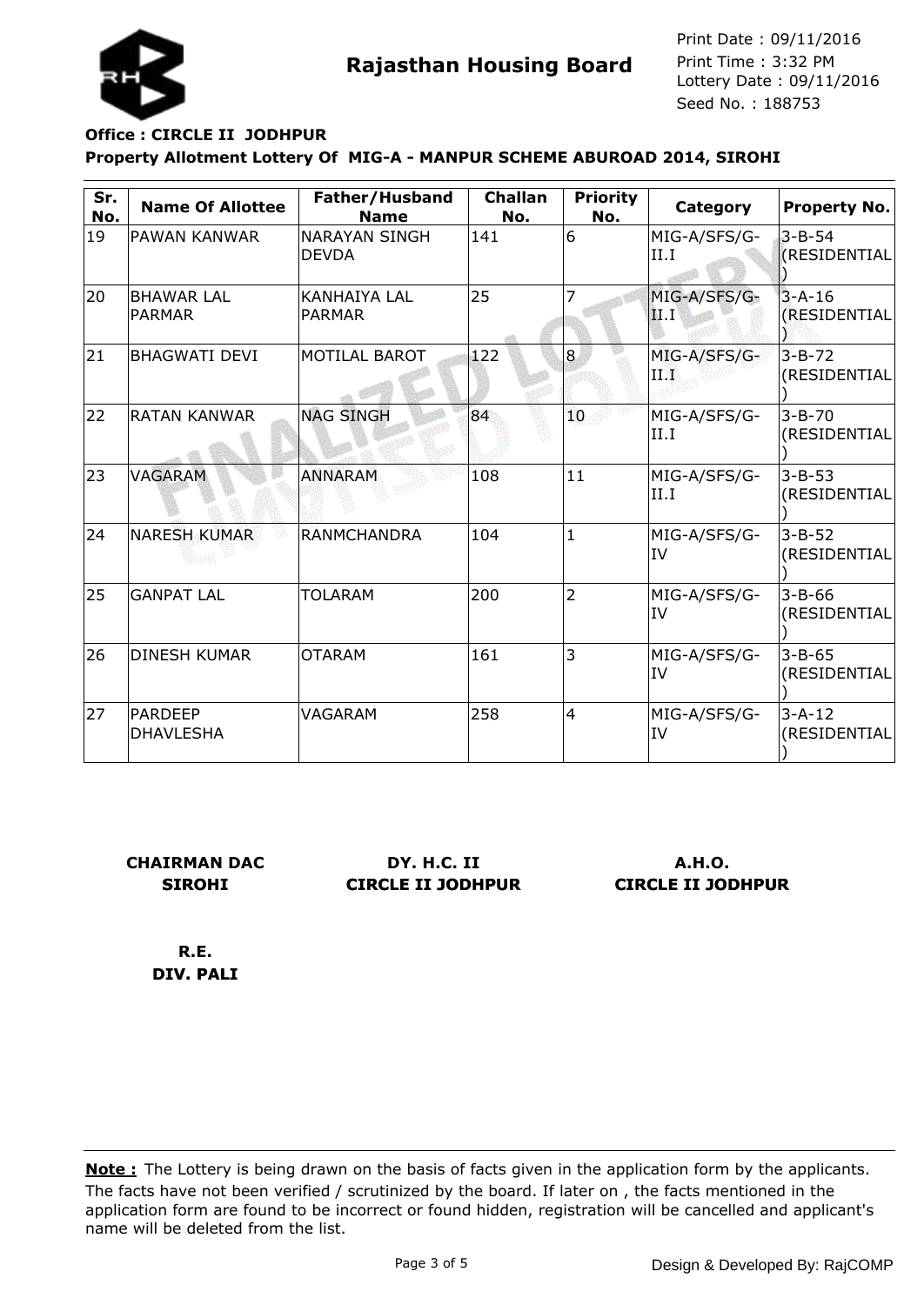

# **Property Allotment Lottery Of MIG-A - MANPUR SCHEME ABUROAD 2014, SIROHI Office : CIRCLE II JODHPUR**

| Sr.<br>No. | <b>Name Of Allottee</b> | Father/Husband<br><b>Name</b>      | <b>Challan</b><br>No. | <b>Priority</b><br>No. | Category                  | <b>Property No.</b>          |
|------------|-------------------------|------------------------------------|-----------------------|------------------------|---------------------------|------------------------------|
| 28         | DINESH KUMAR            | <b>KASTUR CHAND</b>                | 179                   | 6                      | MIG-A/SFS/G-<br><b>IV</b> | $3 - A - 4$<br>(RESIDENTIAL  |
| 29         | <b>RENUKA GANDHARV</b>  | PUKHRAJ GANDHARV 199               |                       |                        | MIG-A/SFS/G-<br>IV        | $3 - B - 55$<br>(RESIDENTIAL |
| 30         | <b>USHA SINGH</b>       | AADITAY PARSHAD<br><b>SINGH</b>    | 86                    | 1                      | MIG-A/SFS/G-<br>IX.1      | $3 - A - 15$<br>(RESIDENTIAL |
| 31         | PREMCHAND               | <b>HANSARAJ</b>                    | 26                    | Ŧ.                     | MIG-A/SFS/G-V             | $3 - A - 3$<br>(RESIDENTIAL  |
| 32         | <b>MUKESH KUMAR</b>     | <b>SONA RAM</b>                    | 180                   | 3                      | MIG-A/SFS/G-V             | $3 - B - 58$<br>(RESIDENTIAL |
| 33         | ANUSUIYA                | CHANDULAL                          | 120                   | $\overline{4}$         | MIG-A/SFS/G-V             | $3 - A - 5$<br>(RESIDENTIAL  |
| 34         | <b>SIV KUMAR</b>        | <b>BANNA RAM</b><br><b>KURDIYA</b> | 11                    | 1                      | MIG-A/SFS/G-<br>VIII      | $3 - B - 71$<br>(RESIDENTIAL |
| 35         | RAMESH KUMAR            | <b>MANGAL</b>                      | 272                   | $\overline{2}$         | MIG-A/SFS/G-<br>VIII      | $3 - A - 10$<br>(RESIDENTIAL |
| 36         | <b>BHANWAR SINGH</b>    | <b>SARDAR SINGH</b>                | 282                   | 3                      | MIG-A/SFS/G-<br>VIII      | $3 - B - 46$<br>(RESIDENTIAL |

**List of remaining Houses (10) :**

**CHAIRMAN DAC SIROHI**

**DY. H.C. II CIRCLE II JODHPUR**

**A.H.O. CIRCLE II JODHPUR**

**R.E. DIV. PALI**